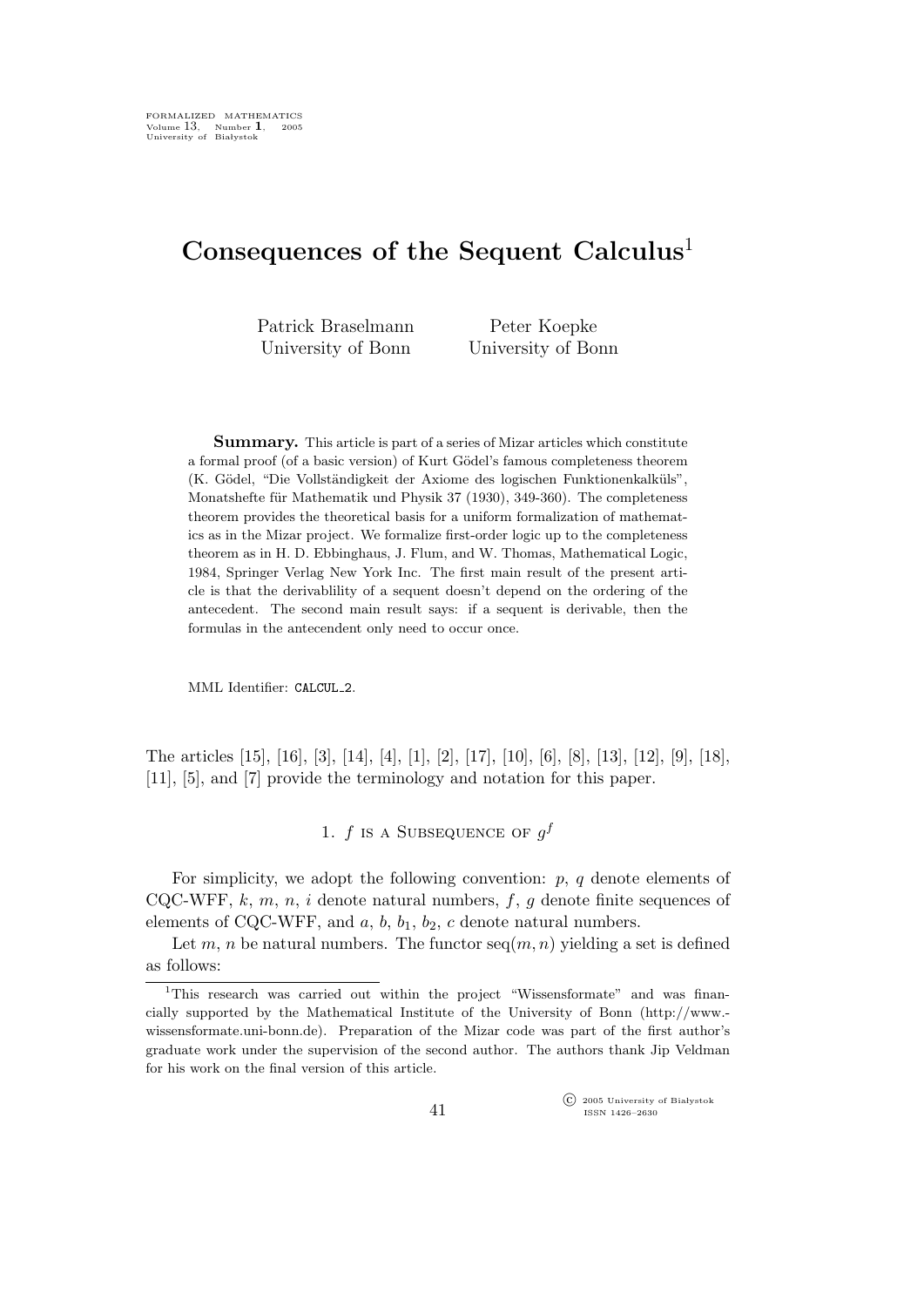(Def. 1)  $\text{seq}(m, n) = \{k : 1 + m \leq k \land k \leq n + m\}.$ 

Let m, n be natural numbers. Then  $seq(m, n)$  is a subset of N. One can prove the following propositions:

- (1)  $c \in \text{seq}(a, b)$  iff  $1 + a \leq c$  and  $c \leq b + a$ .
- (2)  $\sec(a, 0) = \emptyset$ .
- (3)  $b = 0$  or  $b + a \in \text{seq}(a, b)$ .
- (4)  $b_1 < b_2$  iff  $seq(a, b_1) \subseteq seq(a, b_2)$ .
- (5)  $\text{seq}(a, b) \cup \{a+b+1\} = \text{seq}(a, b+1).$
- (6)  $\operatorname{seq}(m,n) \approx n$ .

Let us consider m, n. Observe that  $seq(m, n)$  is finite.

Let us consider  $f$ . Observe that len  $f$  is finite.

Next we state a number of propositions:

- (7)  $\operatorname{seq}(m,n) \subseteq \operatorname{Seg}(m+n)$ .
- (8) Seg *n* misses seq $(n, m)$ .
- (9) For all finite sequences f, g holds  $\text{Seglen}(f \cap g) = \text{Seglen} f \cup$  $seq(\text{len } f, \text{len } g).$
- (10) len Sgm seq(len g, len  $f$ ) = len  $f$ .
- (11) dom Sgm seq(len g, len f) = dom f.
- (12)  $\text{rng}\ \text{Sgm}\ \text{seq}(\text{len}\ g, \text{len}\ f) = \text{seq}(\text{len}\ g, \text{len}\ f).$
- (13) If  $i \in \text{dom}\,\text{Sgm}\,\text{seq}(\text{len }g, \text{len }f), \text{ then } (\text{Sgm}\,\text{seq}(\text{len }g, \text{len }f))(i) = \text{len }g + i.$
- (14)  $\operatorname{seq}(\operatorname{len} g, \operatorname{len} f) \subseteq \operatorname{dom}(g \cap f)$ .
- (15) dom $((g \cap f)$ † seq(len g, len f)) = seq(len g, len f).
- (16)  $\text{Seq}((g \cap f) \mid \text{seq}(\text{len } g, \text{len } f)) = \text{Sgm}\,\text{seq}(\text{len } g, \text{len } f) \cdot (g \cap f).$
- (17) dom  $\text{Seq}((g \cap f) \restriction \text{seq}(\text{len } g, \text{len } f)) = \text{dom } f.$
- (18) f is a subsequence of  $g \hat{ } f$ .

Let  $D$  be a non empty set, let  $f$  be a finite sequence of elements of  $D$ , and let P be a permutation of dom f. The functor  $Per(f, P)$  yielding a finite sequence of elements of  $D$  is defined as follows:

(Def. 2)  $Per(f, P) = P \cdot f$ .

In the sequel  $P$  denotes a permutation of dom  $f$ .

The following propositions are true:

- (19) dom  $\text{Per}(f, P) = \text{dom } f$ .
- (20) If  $\vdash f \cap \langle p \rangle$ , then  $\vdash g \cap f \cap \langle p \rangle$ .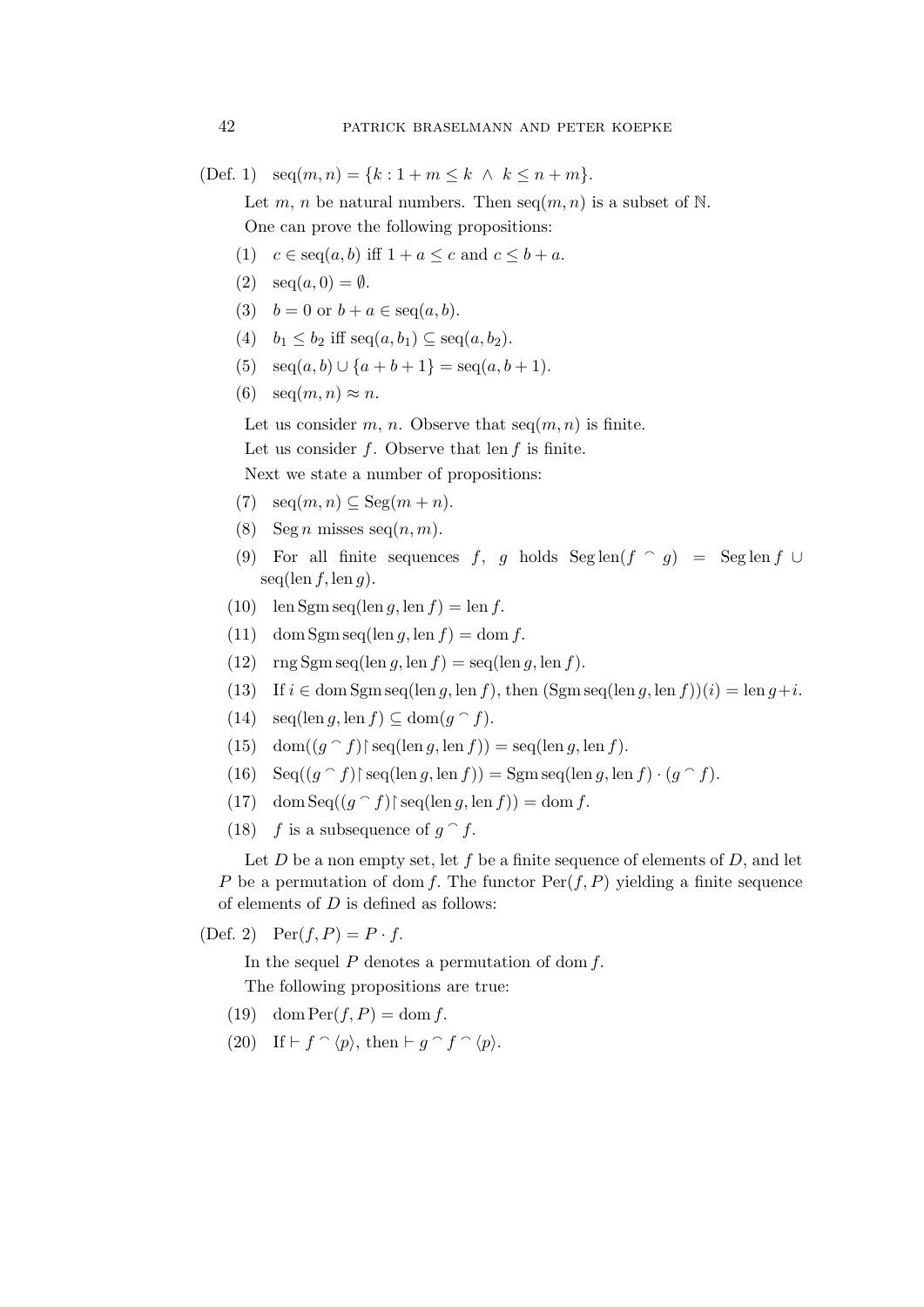## 2. The Ordering of the Antecedent is Irrelevant

Let us consider f. The functor  $\text{Begin}(f)$  yielding an element of CQC-WFF is defined by:

(Def. 3) 
$$
Begin(f) = \begin{cases} f(1), & \text{if } 1 \leq \text{len } f, \\ VERUM, & \text{otherwise.} \end{cases}
$$

Let us consider f. Let us assume that  $1 \leq \text{len } f$ . The functor Impl(f) yields an element of CQC-WFF and is defined by the condition (Def. 4).

(Def. 4) There exists a finite sequence  $F$  of elements of CQC-WFF such that

- (i)  $\text{Impl}(f) = F(\text{len } f),$
- (ii)  $\operatorname{len} F = \operatorname{len} f$ ,
- (iii)  $F(1) = \text{Begin}(f)$  or len  $f = 0$ , and
- (iv) for every n such that  $1 \leq n$  and  $n < \text{len } f$  there exist p, q such that  $p = f(n + 1)$  and  $q = F(n)$  and  $F(n + 1) = p \Rightarrow q$ .

We now state a number of propositions:

- $(21)$  ⊢  $f \cap \langle p \rangle \cap \langle p \rangle$ .
- (22) If  $\vdash f \cap \langle p \land q \rangle$ , then  $\vdash f \cap \langle p \rangle$ .
- (23) If  $\vdash f \cap \langle p \land q \rangle$ , then  $\vdash f \cap \langle q \rangle$ .
- (24) If  $\vdash f \cap \langle p \rangle$  and  $\vdash f \cap \langle p \rangle \cap \langle q \rangle$ , then  $\vdash f \cap \langle q \rangle$ .
- (25) If  $\vdash f \cap \langle p \rangle$  and  $\vdash f \cap \langle \neg p \rangle$ , then  $\vdash f \cap \langle q \rangle$ .
- (26) If  $\vdash f \cap \langle p \rangle \cap \langle q \rangle$  and  $\vdash f \cap \langle \neg p \rangle \cap \langle q \rangle$ , then  $\vdash f \cap \langle q \rangle$ .
- (27) If  $\vdash f \cap \langle p \rangle \cap \langle q \rangle$ , then  $\vdash f \cap \langle p \Rightarrow q \rangle$ .
- (28) If  $1 \leq \text{len } g$  and  $\vdash f \cap g$ , then  $\vdash f \cap (\text{Impl}(\text{Rev}(g)))$ .
- (29) If  $\vdash$   $(Per(f, P)) \cap \langle Impl(Rev(f \cap \langle p \rangle)) \rangle$ , then  $\vdash$   $(Per(f, P)) \cap \langle p \rangle$ .
- (30) If  $\vdash f \cap \langle p \rangle$ , then  $\vdash (\text{Per}(f, P)) \cap \langle p \rangle$ .

### 3. Multiple Occurrence in the Antecedent is Irrelevant

Let us consider n and let c be a set. We introduce  $IdFinS(c, n)$  as a synonym of  $n \mapsto c$ .

We now state the proposition

(31) For every set c such that  $1 \leq n$  holds rng IdFinS $(c, n) = \text{rng}\langle c \rangle$ .

Let  $D$  be a non empty set, let  $n$  be a natural number, and let  $p$  be an element of D. Then  $IdFinS(p, n)$  is a finite sequence of elements of D.

The following proposition is true

(32) If  $1 \leq n$  and  $\vdash f \cap \text{IdFinS}(p, n) \cap \langle q \rangle$ , then  $\vdash f \cap \langle p \rangle \cap \langle q \rangle$ .